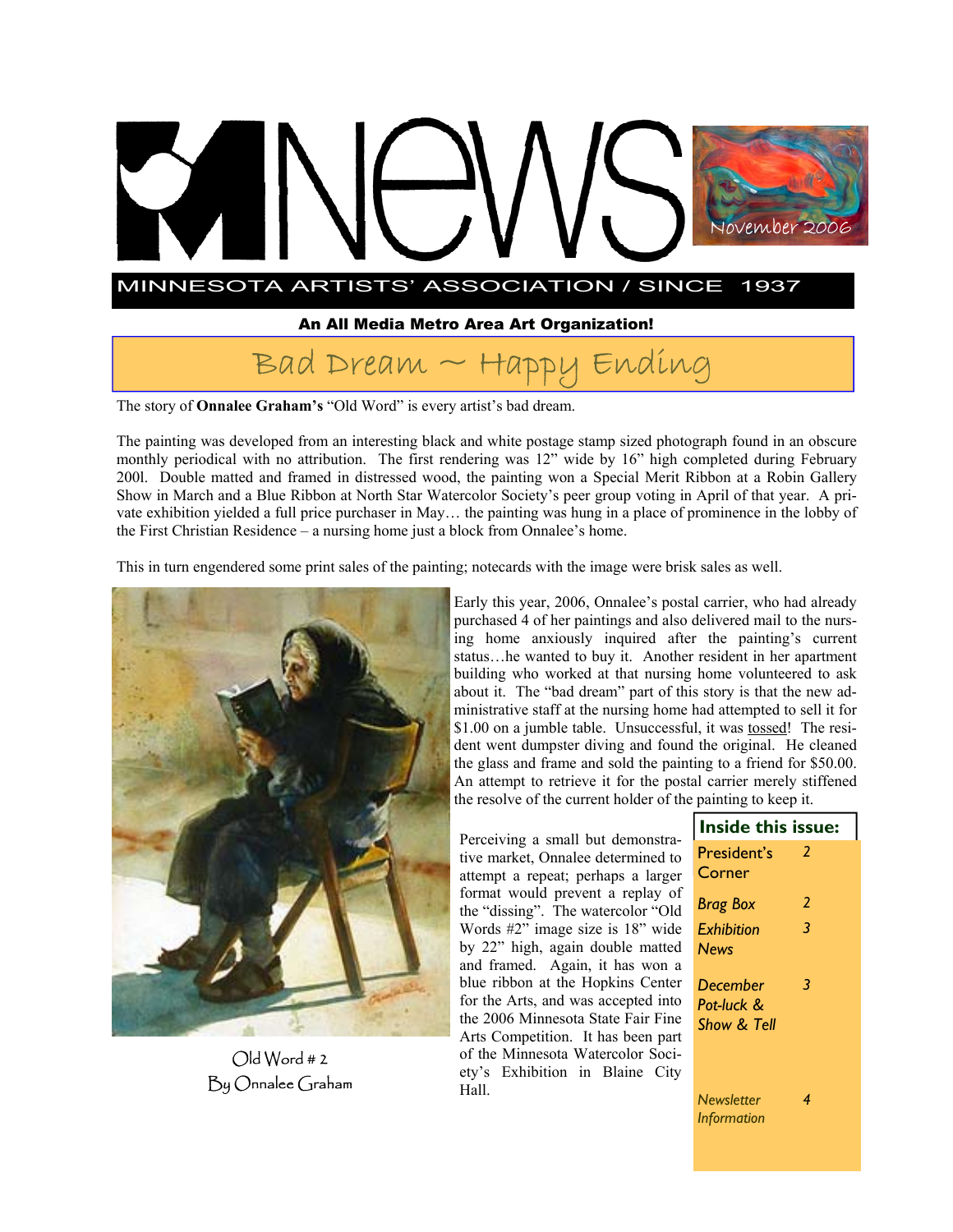

## **President's Corner**

By Ron Wilson

Thanks to **Marilyn Brown** and new member, **Coralyn** 

**Dahlstrom** for taking on the task of sending the MAA newsletter

each month to art departments of colleges, art centers, art schools and art stores. They put a note on each to please post our newsletters on their bulletin boards. 20 were sent out last month.

Along with our website, this is part of our outreach effort to get new members to MAA.



If you done it, it ain't braggin'!

**Ed Shimek** received an Award of Excellence at Robin Gallery in the Extremely Minnesota Exhibit for his painting "Rocky Shore" which he painted pleinaire at the Cascade River on the north shore of Lake Superior.

**Ed** will also be the featured artist exhibiting his work at Curran's Restaurant for the months of December and January.

**Pat Dillon** has had 5 of her paintings acquired by Duluth Clinic branch located in Virginia, Minnesota, 2 paintings acquired by the Stillwater Medical Group, and 3 of her paintings are part of an exhibit at the Mesaba Range Community College Library.



Primary Colors by Judy Lieber

November 2006 2 MAA News

If any of you can think of any locations that you think should have our current newsletter posted at their facility where prospective new MAA members could see it, give Marilyn Brown a call.

I look forward to seeing the MAA member paintings at the fall show at Colonial Church.

### Ron

| Administration                 |                                          |                                |
|--------------------------------|------------------------------------------|--------------------------------|
| <b>President</b>               |                                          | <b>Ron Wilson</b> 612-243-1315 |
| Secretary                      | Sylvia Rudolph                           |                                |
| <b>Treasurer</b>               | <b>George Kapetanis</b>                  |                                |
| <b>Activities Coordinators</b> |                                          |                                |
|                                | Exhibitions: Sylvia Rudolph 612-722-8416 |                                |
|                                | Programs Judy Lieber                     | 952-884-1815                   |
|                                | <b>Membership</b> Gene Terres            | 612-825-4512                   |
| <b>Co-Editors</b>              |                                          |                                |
| <b>MAA News</b>                | <b>Onnalee Graham 612-870-1878</b>       |                                |
|                                | Onnalee@peoplepc.com                     |                                |
|                                | Terrie Christian 763-546-5266            |                                |
|                                | terriec@citilink.com                     |                                |

## Brag Box continued…

**Eleanor McIntosh & Ron Wilson** are exhibiting their work at the Eden Prairie Government Center for the Month of December. **Eleanor** also has an exhibit of her work for 2 months at the Richfield Community Center.

**Harry Heim** was awarded Honorable Mention for his painting "Maria" in the Minnesota Watercolor Society Fall Exhibit.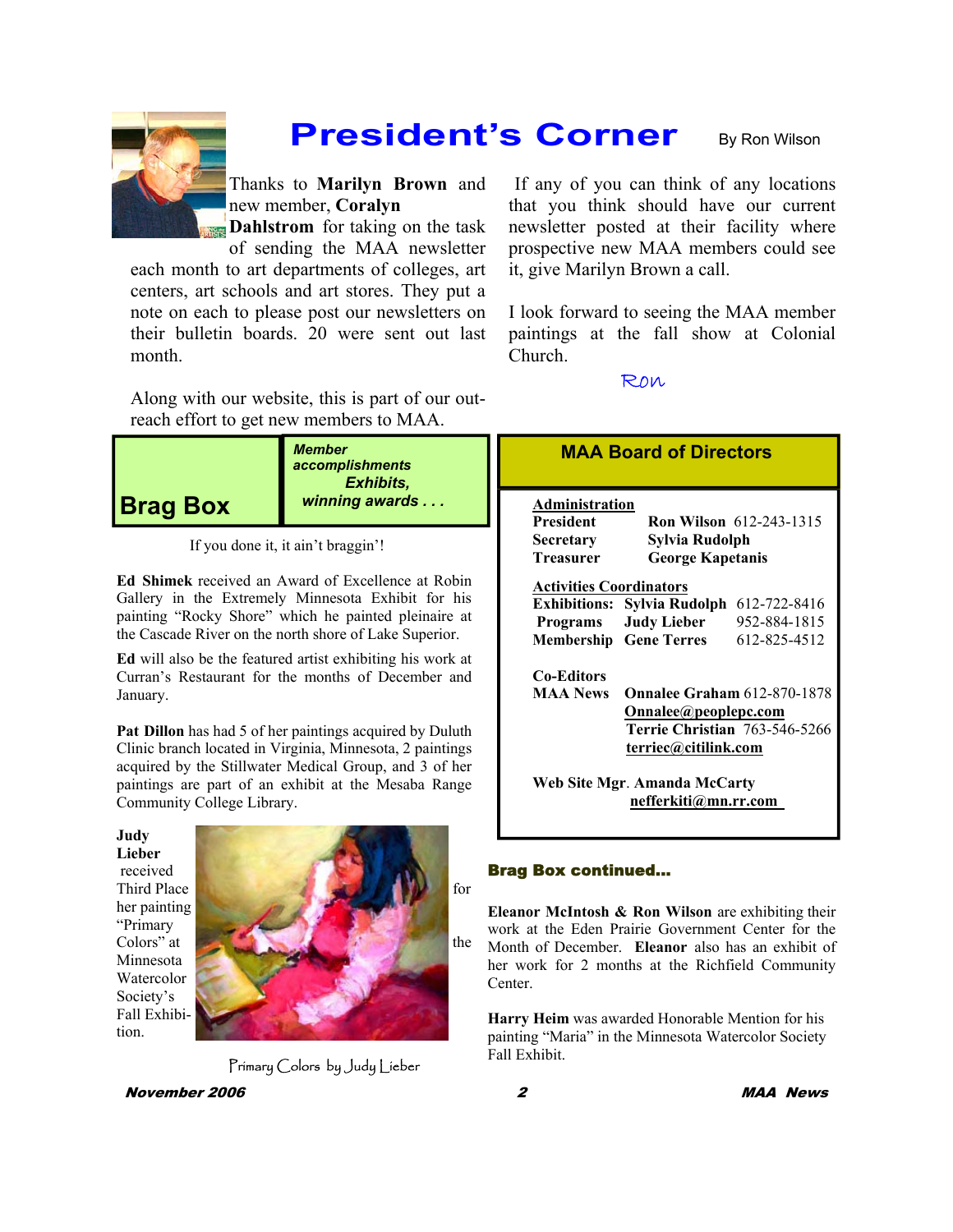

By Sylvia Rudolph

The fall exhibit is now hanging at the Colonial Church of Edina off of Crosstown Highway and

Tracy Avenue. The Opening Reception will be Thursday, November 9, 2006 from 7 to 9 p.m.

## **Directions:**

"Exit Crosstown Hwy 62 at Tracy Ave. Go North about one block. Turn left just past the fire station and continue to the Colonial church parking lot."



I want to thank everybody who helped hang the show. This committee included:

**Juliet Anderson, Miriam Arneson, Rita Corrigan, Bob Kruta, Terrie Christian, Donna McKee, Sylvia Rudolph, Emmy White,** and **Ron Wilson.** 

A correction on the pick-up date for after the exhibit: The date is **Friday**, December 1, 2006 from 6-8 p.m. The last newsletter published this date as a Saturday.

**EXHIBITION NEWS** *December Pot-Luck & Show and Tell* 



**Eleanor McIntosh** has graciously offered to host our December potluck & show and tell again this year.

It will be held in the party room at 6600 Lyndale Avenue South in Richfield. **December 9th from 2-5 pm.**

 Eleanor's building is on the southwest corner of the intersection. There is parking in the back.

Everybody always brings delicious treats, and it is fun to see the paintings our members are creating. We hope that many of you will join us for this fun event!